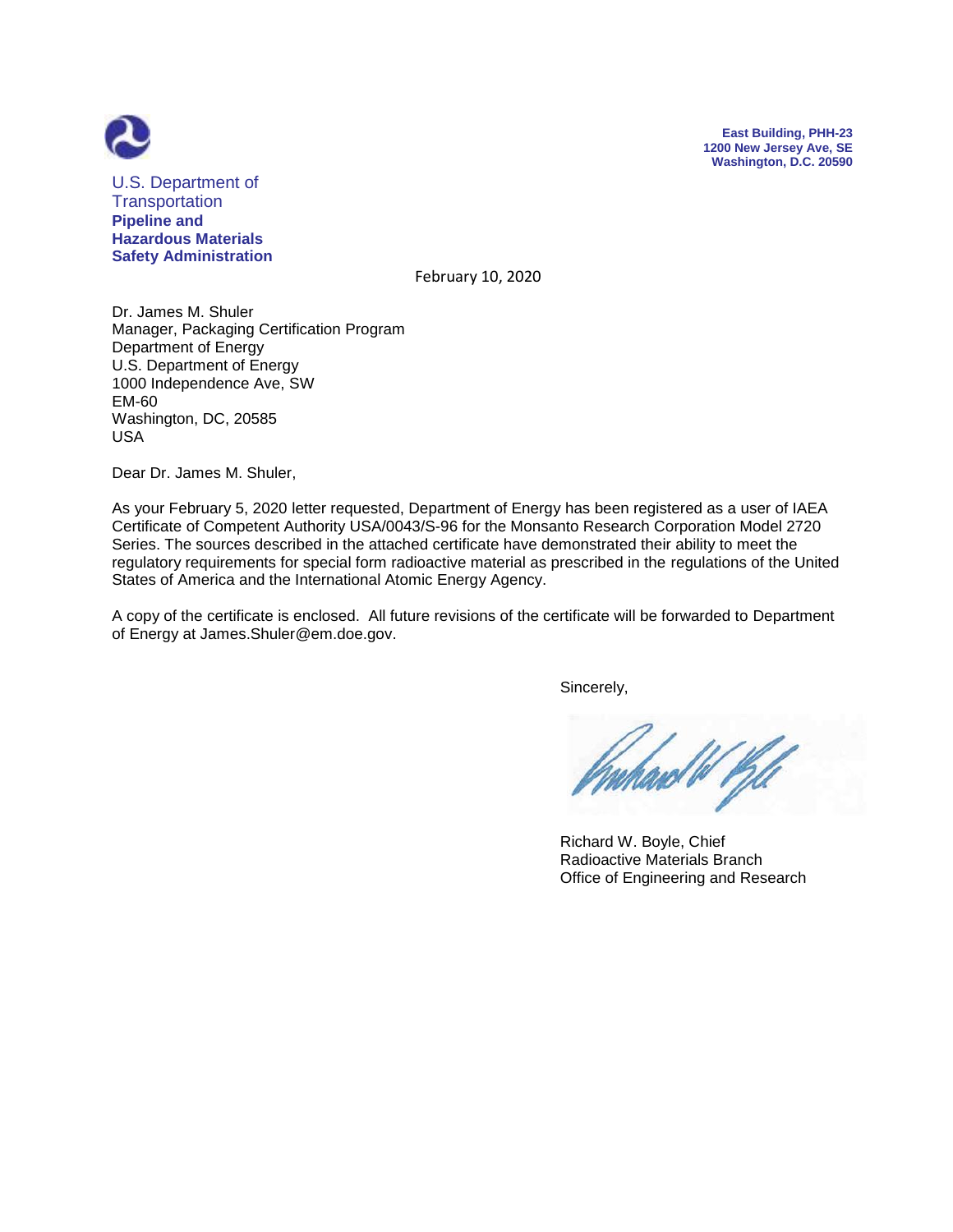

IAEA CERTIFICATE OF COMPETENT AUTHORITY SPECIAL FORM RADIOACTIVE MATERIALS CERTIFICATE USA/0043/S-96, REVISION 14

## **Pipeline and Hazardous Materials Safety Administration**

This certifies that the sources described have been demonstrated to meet the regulatory requirements for special form radioactive material as prescribed in the regulations of the International Atomic Energy Agency<sup>1</sup> and the United States of America<sup>2</sup> for the transport of radioactive material.

- $1.$ Source Identification - Monsanto Research Corporation Model 2720 Series.
- $2.$ Source Description - The sources described by this certificate are cylindrical double encapsulations constructed of stainless steel with welded closures and with the dimensions indicated in the following table:

| Model Number                 | Outside Diameter<br>mm (inches) | Length<br>mm (inches)    |
|------------------------------|---------------------------------|--------------------------|
| $2721$ A, B, or C            | 12.7(0.50)                      | 12.7(0.50)               |
| 2722 A, B, or C              | 12.7(0.50)                      | 17.8(0.70)               |
| $2723$ A, B, or C            | 19.1 (0.75)                     | 22.1(0.87)               |
| $\overline{2724}$ A, B, or C | 25.4(1.00)                      | 28.4(1.12)               |
| 2725 A, B, or C              | 25.4(1.00)                      | 38.1(1.50)               |
| $2726$ A, B, or C            | 25.4(1.00)                      | $\overline{50.8}$ (2.00) |
| 2727 A, B, or C              | 38.1(1.50)                      | 63.5(2.50)               |
| 2728 A, B, or C              | 38.1(1.50)                      | 88.9(3.50)               |
| 2729 C                       | 38.1(1.50)                      | 53.3(2.10)               |

The sources authorized by this certificate are only those that have been manufactured prior to January 1, 1985 in accordance with Monsanto Research Corporation Drawing Numbers: B2721-AA00, B2722-AA00, B2723-<br>AA00, B2724-AA00, B2725-AA00, B2726-AA00, B2727-AA00, B2728-AA00, A2721-<br>BA00, A2722-BA00, A2723-BA00, A2724-BA00, A2725-BA00, A2726-BA00, A2727-<br>BA00, A CA00, C2726-CA00, C2727-CA00, C2728-CA00, or C2729-CA00. Monsanto Research Corporation Drawing Numbers C2728-CA00 and C2729-CA00 are attached as examples.

<sup>&</sup>lt;sup>1</sup> "Regulations for the Safe Transport of Radioactive Material, 1996 Edition (Revised), No. TS-R-1 (ST-1, Revised)," published by the International Atomic Energy Agency (IAEA), Vienna, Austria.

 $2$  Title 49, Code of Federal Regulations, Parts 100 - 199, United States of America.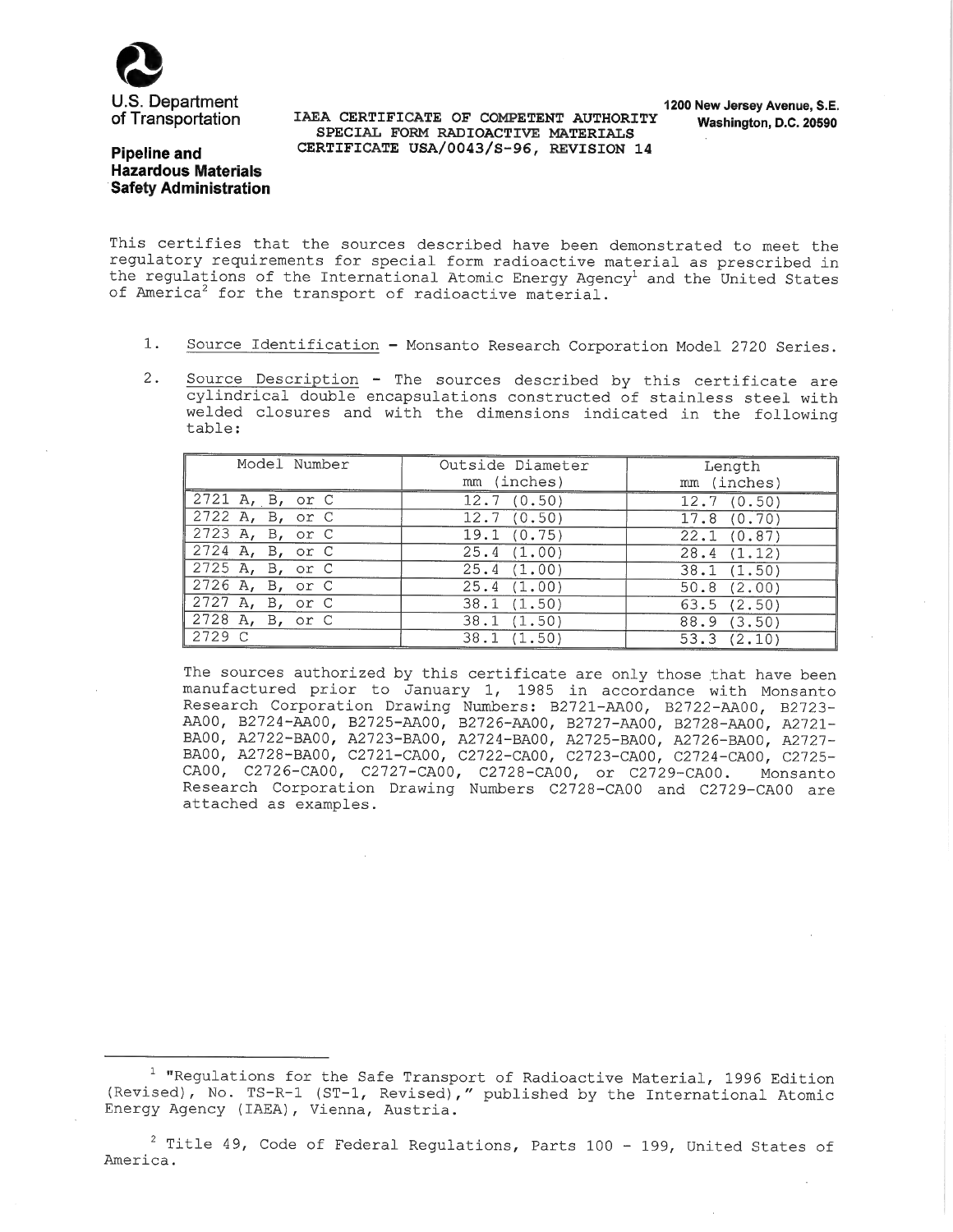Radioactive Contents - These sources consist of Americium-241 or  $3.$ Plutonium-238 as oxide in powder form mixed with a neutron producing target material (Be, B, Li, F, or C) in powder form. The maximum<br>activity of each is as indicated in the following table:

| Model     | Maximum       | Model                  | Maximum        |
|-----------|---------------|------------------------|----------------|
| Number    | TBq (Ci)      | Number                 | TBq (Ci)       |
| Content   |               |                        | Content        |
| 2721<br>A | 0.01(0.3)     | 2726<br><b>B</b>       | 0.59(16)       |
| 2722<br>A | 0.04(1)       | 2727<br>B              | 1.74<br>(47)   |
| 2723 A    | 0.11(3)       | 2728<br>B              | 2.78<br>(75)   |
| 2724 A    | 0.19(5)       | 2721<br>$\cap$         | (0.3)<br>0.01  |
| 2725 A    | 0.31(8.5)     | 2722 C                 | 0.05(1.3)      |
| 2726 A    | (12)<br>0.44  | 2723 C                 | 0.09<br>(2.35) |
| 2727 A    | 0.22(6)       | 2724<br>$\overline{C}$ | 0.21<br>(5.6)  |
| 2728<br>A | 0.37<br>(10)  | 2725 C                 | (11.4)<br>0.42 |
| 2721<br>B | 0.01<br>(0.4) | 2726 C                 | 0.65<br>(17.7) |
| 2722<br>B | 0.05<br>(1.4) | 2727 C                 | 1.78<br>(48)   |
| 2723<br>R | 0.11<br>(2.9) | 2728<br>C              | 2.89<br>(78)   |
| 2724<br>B | 0.22<br>(6)   | 2729 C                 | 1.28<br>(34.7) |
| 2725<br>В | 0.37<br>(10)  |                        |                |

- Quality Assurance Records of Quality Assurance activities required by 4. paragraph 310 of the IAEA regulations<sup>1</sup> shall be maintained and made available to the authorized officials for at least three years after the last shipment authorized by this certificate. Consignors in the United States exporting shipments under this certificate shall satisfy the requirements of Subpart H of 10 CFR 71.
- $5.$ Expiration Date - This certificate expires on November 30, 2021.

This certificate is issued in accordance with paragraph 804 of the IAEA Requlations and Section 173.476 of Title 49 of the Code of Federal Regulations, in response to the November 09, 2016 petition submitted by J.L. Shepherd & . Associates, San Fernando, CA, and in consideration of other information on file in this Office.

Certh

**NOV 102016** 

 $(DATE)$ 

m Schoonover Acting Associate Administrator for Hazardous Materials Safety

Revision 14 - Issued to extend the expiration date.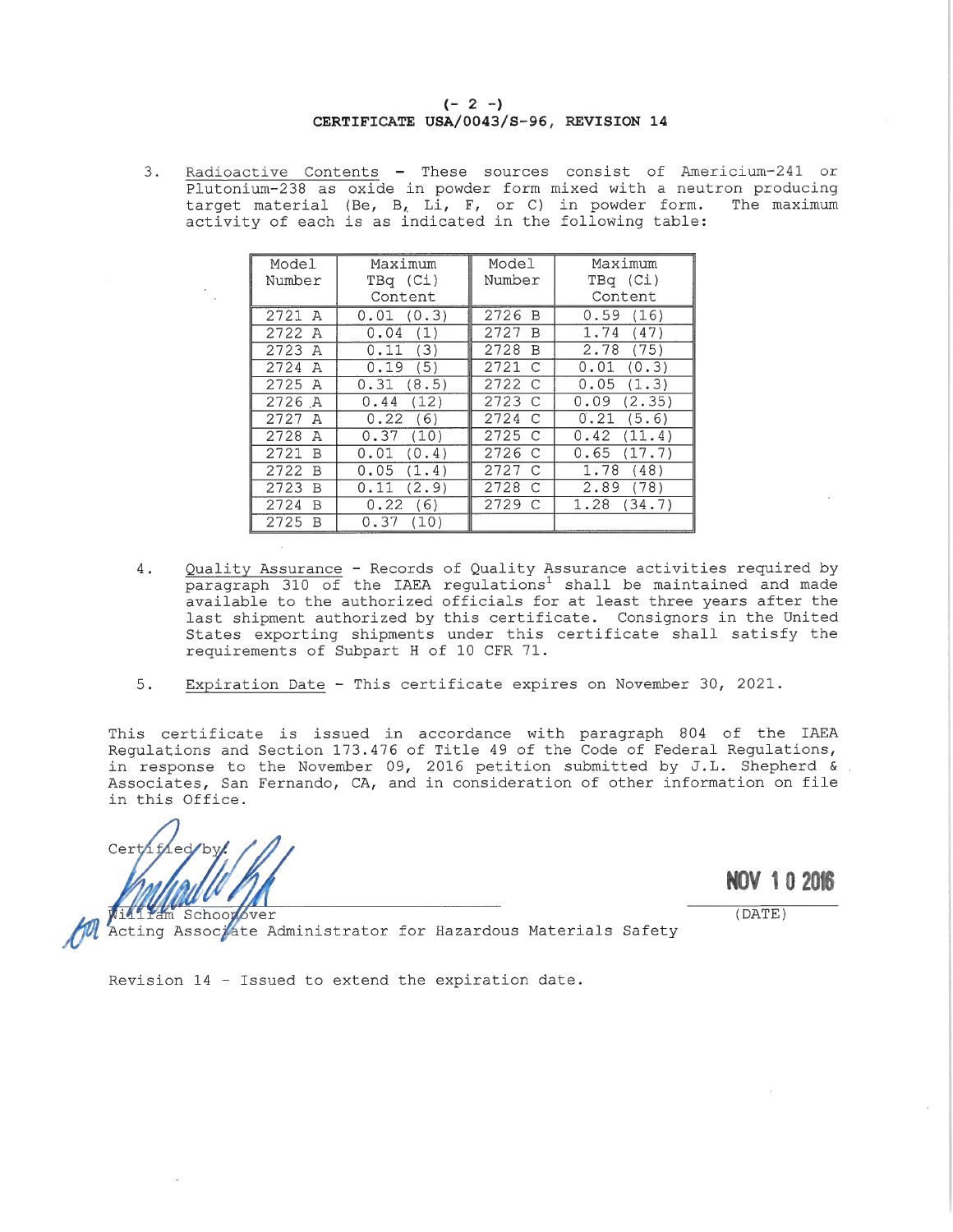

**East Building, PHH-23 1200 New Jersey Ave, SE Washington, D.C. 20590**

U.S. Department of **Transportation** 

**Pipeline and Hazardous Materials Safety Administration**

**CERTIFICATE NUMBER:** USA/0043/S-96

## **ORIGINAL REGISTRANT(S):**

J.L. Shepherd & Associates 1010 Arroyo Ave. San Fernando, CA, 91340-1822 USA

Westinghouse Westinghouse Electric Company - Nuclear Fuel Columbia Fuel Fabrication Facility 5801 Bluff Road Hopkins, SC, 29061 USA

Bechtel Jacobs Company P.O. Box 4699 Oak Ridge, TN, 37831 USA

McMaster University Health Physics, Nuclear Research Building 1280 Main Street West Hamilton, Ontario, NRB107 Canada

Los Alamos National Laboratory A194 LANL Los Alamos, NM, 87545 USA

Dow Chemical Company 1803 Building Midland, MI, 48674 USA